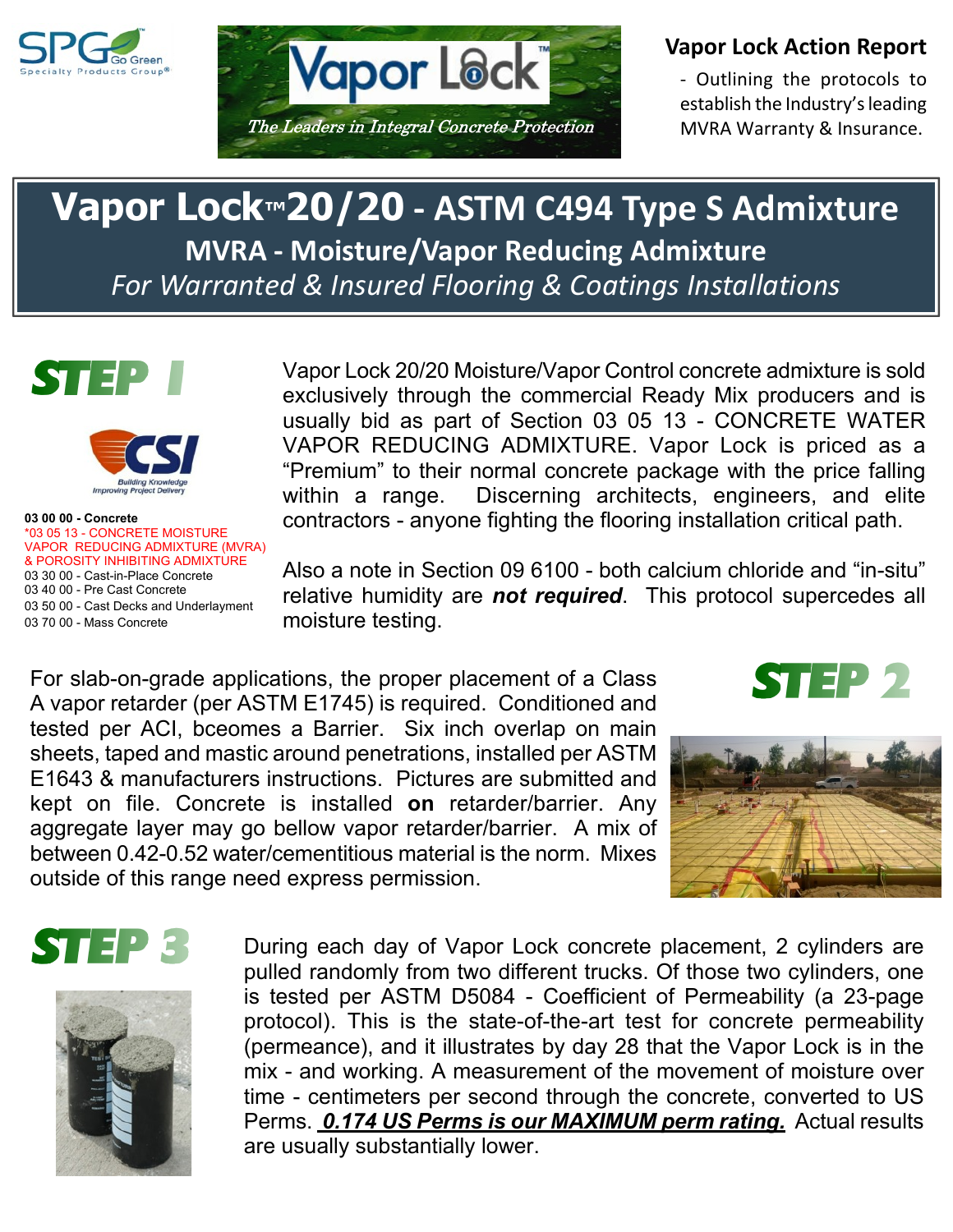## **Vapor Lock Action Report, continued**

Prior to the flooring installation, two protocols are executed. First, Mat/Bond Tests. ASTM F710 - Standard Practice for Preparing Concrete Floors to Receive Resillient Flooring clearly outlines several samples of exact adhesive and exact flooring should be tested. After test sections are adhered, three to seven days later, these samples are "pulled up" and the force required to remove the flooring is judged. Usually, one sample of each flooring sample will suffice, on each slab/level of a building. This is performed by the flooring contractor in tandem with Step 5 below.



**STEP 4** 



Before 'in-situ' and calcium chloride there was the Plastic Mat Test. Around for over 60 years, results of high moisture content manifested in darkened concrete and water droplets - well it's back as ASTM D4263 Plastic Sheet Test. Today, we are able to provide a quantitative measurement - ASTM F2659 Tramex Hand Meter. In several locations, 3' x 3' pieces of plastic or rubber are taped and weighted down for a minimum of 72 hours. Our concern here lies not in the initial % Moisture Content surface reading, but the change (delta) on the second reading. There should be no more than a 0.3% delta, within a "conditioned environment". This is performed by your Vapor Lock representative, usually next to the above, Step 4.

**ASTM F710 - Standard Practice for Preparing Concrete Floors to Receive Resilient Flooring states in Section 5 Testing Procedures (5.1.1)** *"Consult the resilient flooring manufacturer, the adhesive manufacturer, the underlayment manufacturer's written instructions, or combination thereof, for their acceptable test methods. If these instructions are in conflict, the most stringent requirements shall apply."* **- www.rfaphl.org/uploads/documents/F710.xaob6984\_red.pdf Vapor Lock 20/20 Integral admixture would fall under these groups and clearly all five levels incorporating 6 separate and involved ASTM protocols are way beyond calcium chloride and "in-situ" testing. From your first concrete installation through all flooring installations, critical paths are met and ultimately protected by a flawless 10-Year Plus Warranty -** *IF YOUR FLOOR FAILS - WE'LL REPLACE IT.* **This warranty system is backed by a** *Project Specific Insurance (non-aggregate) Policy* **insured up to \$20 Million Canadian dollars by Lloyds of London (~\$16M US). Everything listed here is wrapped into the ready-mix pricing of Vapor Lock - when you ask for Vapor Lock as part of your concrete mix design package.**



Specialty Products Group 6254 Skyway Rd. P.O. Box 915 Smithville, ON L0R 2A0 Tel: 877-957-4626

**Jim Kaylor Pacific Region - Technical Manager jim@DurabilityConsultants.com 310.650.4263**